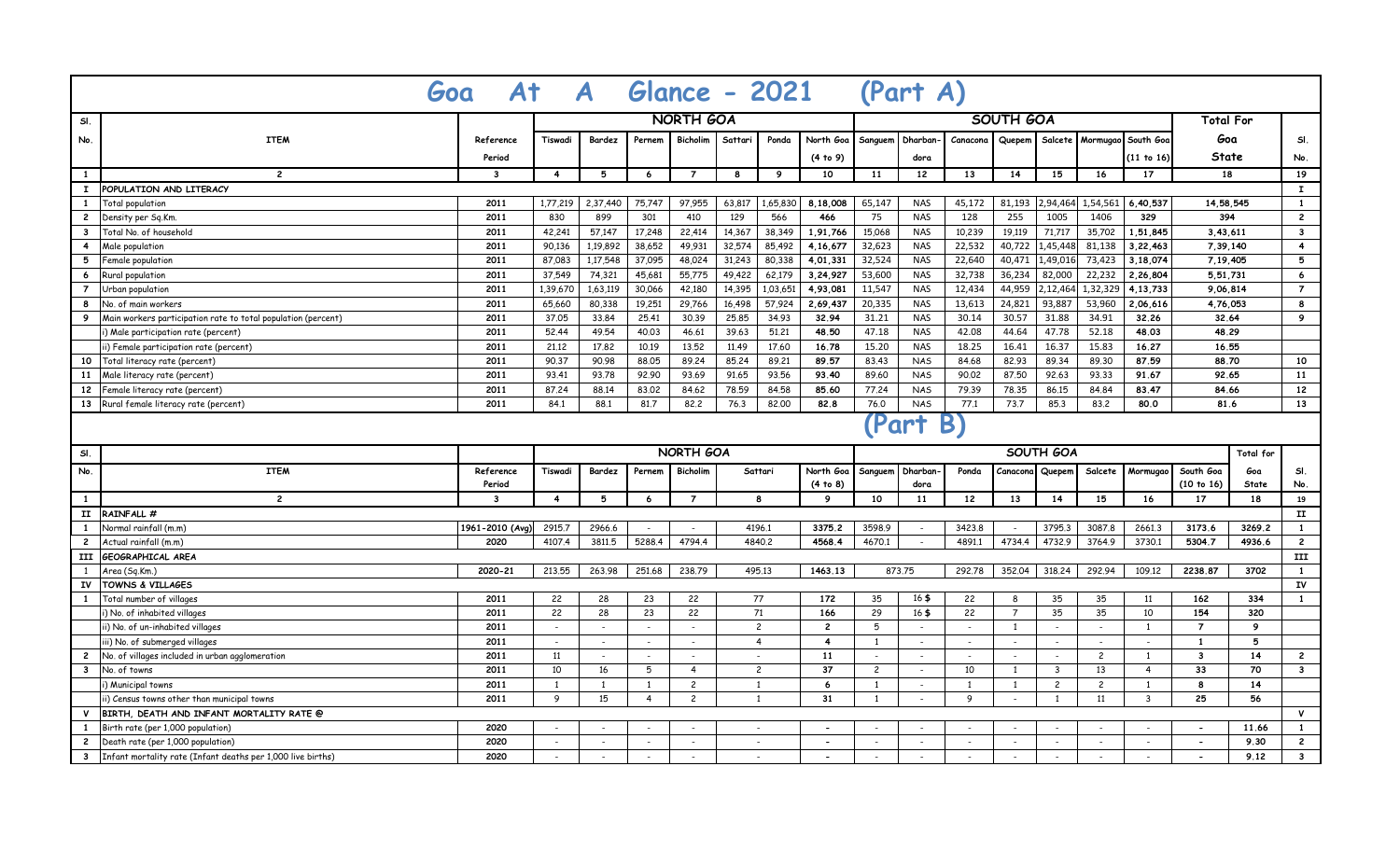| <b>AGRICULTURE</b><br>VI                                                                |                |                   |                         |                |                |                         |                         |                |                   |                |                         |                |                |                | VI             |                |                         |
|-----------------------------------------------------------------------------------------|----------------|-------------------|-------------------------|----------------|----------------|-------------------------|-------------------------|----------------|-------------------|----------------|-------------------------|----------------|----------------|----------------|----------------|----------------|-------------------------|
| 1<br>Net area sown (Ha)                                                                 | 2020-21        | 9455              | 14249                   | 14188          | 11317          | 14731                   | 63940                   | 10856          | 3572              | 9930           | 9749                    | 9582           | 16112          | 2389           | 62190          | 126130         | $\mathbf{1}$            |
| $\overline{c}$<br>Area sown more than once (Ha)                                         | 2020-21        | 1280              | 1580                    | 2983           | 1870           | 429                     | 8142                    | 1551           | 445               | 1450           | 452                     | 1559           | 3600           | 1052           | 10109          | 18251          | $\overline{2}$          |
| $\mathbf{3}$<br>Gross cropped area (Ha)                                                 | 2020-21        | 10735             | 15829                   | 17171          | 13187          | 15160                   | 72082                   | 12407          | 4017              | 11380          | 10201                   | 11141          | 19712          | 3441           | 72299          | 144381         | $\mathbf{3}$            |
| $\overline{4}$<br>Area under paddy (Ha)                                                 | 2020-21        | 4175              | 3940                    | 2363           | 1963           | 576                     | 13017                   | 1895           | 923               | 1960           | 2562                    | 4293           | 7255           | 772            | 19660          | 32677          | $\overline{4}$          |
| 5<br>Area under other cereals millets/pulses & oil seeds (Ha)                           | 2020-21        | 130               | 1190                    | 1856           | 100            | 66                      | 3342                    | $\circ$        | $\mathsf{o}$      | $\circ$        | $\circ$                 | $\overline{c}$ | 15             | 555            | 572            | 3914           | 5                       |
| 6<br>Area under Sugarcane (Ha)                                                          | 2020-21        | $\Omega$          | $\mathsf{o}$            | 25             | $\overline{1}$ | 23                      | 49                      | 294            | 59                | $\mathsf{O}$   | 26                      | 117            | $\mathsf{O}$   | $\mathsf{O}$   | 496            | 545            | $\boldsymbol{6}$        |
| $\overline{7}$<br>Area under Coconuts (Ha)                                              | 2020-21        | 1705              | 3056                    | 2302           | 1562           | 985                     | 9610                    | 2745           | 287               | 2493           | 1805                    | 2214           | 6170           | 1305           | 17019          | 26629          | $\overline{7}$          |
| 8<br>Area under Arecanuts (Ha)                                                          | 2020-21        | $\overline{c}$    | 21                      | 14             | 105            | 417                     | 559                     | 178            | 162               | 994            | 91                      | 72             | 6              | $\overline{1}$ | 1504           | 2063           | 8                       |
| 9<br>Area under Cashewnuts (Ha)                                                         | 2020-21        | 3241              | 6430                    | 9035           | 7857           | 10839                   | 37402                   | 5510           | 1947              | 3537           | 3475                    | 2623           | 1960           | 375            | 19427          | 56829          | 9                       |
| 10<br>Area under vegetables (Ha)                                                        | 2020-21        | 971               | 530                     | 939            | 637            | 409                     | 3486                    | 205            | 144               | 600            | 744                     | 275            | 2348           | 228            | 4544           | 8030           | 10                      |
| 11<br>Area under garden crops (Ha)                                                      | 2020-21        | 213               | 296                     | 284            | 389            | 553                     | 1735                    | 300            | 136               | 550            | 516                     | 395            | 258            | 37             | 2192           | 3927           | 11                      |
| 12<br>i) Average yield of rice per Ha. (in kg)                                          |                |                   |                         |                |                |                         |                         |                |                   |                |                         |                |                |                |                |                | 12                      |
| a) Kharif                                                                               | 2020-21        | 2878              | 2930                    | 2961           | 3073           | 2489                    | 2866                    | 3096           | 2181              | 2095           | 2681                    | 1887           | 2578           | 1878           | 2342           | 2604           |                         |
| b) Rabi                                                                                 | 2020-21        | 2890              | 2899                    | 2941           | 3275           | 3259                    | 3053                    | 3168           | 2960              | 2485           | 3050                    | 2026           | 2704           | 2635           | 2718           | 2886           |                         |
| <b>ANIMAL HUSBANDRY</b><br><b>VII</b>                                                   |                |                   |                         |                |                |                         |                         |                |                   |                |                         |                |                |                |                |                | VII                     |
| No. of veterinary hospitals<br>$\mathbf{1}$                                             | 2020-21        | 1                 | 1                       | Nil            | Nil            | 1                       | $\overline{\mathbf{3}}$ | Nil            | Nil               | $\overline{1}$ | Nil                     | Nil            | $\overline{1}$ | Nil            | $\overline{c}$ | 5              | $\mathbf{1}$            |
| $\overline{2}$<br>No. of veterinary dispensaries                                        | 2020-21        | Nil               | $\overline{\mathbf{3}}$ | $\mathbf{3}$   | $\overline{c}$ | $\overline{c}$          | 10                      | $\overline{c}$ | $\overline{c}$    | $\mathbf{3}$   | $\overline{c}$          | $\overline{1}$ | $\overline{4}$ | $\overline{1}$ | 15             | 25             | $\overline{c}$          |
| $\mathbf{3}$<br>No. of mobile veterinary clinics                                        | 2020-21        |                   |                         |                |                |                         | 1                       |                |                   |                |                         |                |                |                | $\mathbf{1}$   | $\overline{c}$ | $\overline{\mathbf{3}}$ |
| $\overline{4}$<br>No. of slaughter houses in use                                        | 2020-21        | Nil               | Nil                     | Nil            | Nil            | Nil                     | Nil                     | Nil            | Nil               | $\overline{1}$ | Nil                     | Nil            | Nil            | Nil            | $\mathbf{1}$   | $\mathbf{1}$   | $\overline{4}$          |
| 5<br>No. of animals slaughtered (Cattle & Buffaloes)*                                   | 2020-21        | Nil               | Nil                     | Nil            | Nil            | Nil                     | Nil                     | Nil            | Nil               | 9              | Nil                     | Nil            | Nil            | Nil            | 9              | $\mathbf{9}$   | 5                       |
| Total net weight of animals slaughtered ("000" Kgs) *<br>6                              | 2020-21        | Nil               | Nil                     | Nil            | Nil            | Nil                     | Nil                     | Nil            | Nil               | 1.188          | Nil                     | Nil            | Nil            | Nil            | 1,188          | 1.188          | 6                       |
| $\overline{7}$<br>Livestock and Poultry                                                 | $2012 + 2019$  | 41351             | 30859                   | 29884          | 39131          | 44937                   | 186162                  | 12991          | 36324             | 82788          | 21959                   | 33615          | 95591          | 10317          | 293585         | 479747         | $\overline{7}$          |
| i) No. of Cattle                                                                        | 2019 **        | 1177              | 3179                    | 5490           | 7927           | 9183                    | 26956                   | 3633           | 3197              | 4308           | 7181                    | 8231           | 7144           | 701            | 34395          | 61351          |                         |
| ii) No. of Buffaloes                                                                    | 2019 **        | 661               | 1829                    | 2935           | 4578           | 2586                    | 12589                   | 790            | 1427              | 2903           | 1332                    | 2262           | 6662           | 252            | 15628          | 28217          |                         |
| iii) No. of Pigs                                                                        | 2019 **        | 1592              | 1483                    | 1428           | 13             | 54                      | 4570                    | 516            | 159               | 877            | 1654                    | 1276           | 24231          | 2575           | 31288          | 35858          |                         |
| iv) No. of other animals                                                                | 2012 ***       | 1                 | $\overline{c}$          | Nil            | Nil            | Nil                     | $\mathbf{3}$            | 6              | 9                 | 5              | $\overline{\mathbf{3}}$ | 6              | $\overline{7}$ | Nil            | 36             | 39             |                         |
| v) (a) No. of poultry (Backyard)                                                        | 2012 ***       | 6017              | 9510                    | 16137          | 9117           | 10788                   | 51569                   | 5763           | 4140              | 7800           | 8528                    | 10914          | 39298          | 3274           | 79717          | 131286         |                         |
| (b) No. of poultry (Birds in farms)                                                     | 2012 ***       | 28709             | 2055                    | Nil            | 13758          | 20500                   | 65022                   | Nil            | 25522             | 62654          | Nil                     | 7000           | 530            | Nil            | 95706          | 160728         |                         |
| vi) Goats                                                                               | 2019 **        | 679               | 1186                    | 910            | 1043           | 451                     | 4269                    | 542            | 436               | 545            | 656                     | 823            | 1988           | 451            | 5441           | 9710           |                         |
| vii) Dogs                                                                               | 2012 ***       | 2403              | 11615                   | 2982           | 2695           | 1371                    | 21066                   | 1732           | 1395              | 3693           | 2605                    | 3098           | 15698          | 3036           | 31257          | 52323          |                         |
| viii) Rabbits                                                                           | 2012 ***       | 112               | Nil                     | $\overline{c}$ | Nil            | $\overline{\mathbf{A}}$ | 118                     | 9              | 39                | $\overline{3}$ | Nil                     | 5              | 33             | 28             | 117            | 235            |                         |
| MANUFACTURING INDUSTRIES<br><b>VIII</b>                                                 |                |                   |                         |                |                |                         |                         |                |                   |                |                         |                |                |                |                |                | <b>VIII</b>             |
| No. of Factories registered under the Factories Act, 1948.<br>$\mathbf{1}$              | As on 31/03/21 | 135               | 240                     | 42             | 88             | 61                      | 566                     | 19             | 1                 | 362            | 19                      | 43             | 461            | 156            | 1061           | 1627           | $\mathbf{1}$            |
| $\mathbf{2}$<br>No. of Factories in operation registered under the Factories Act, 1948. | As on 31/03/21 | 45                | 103                     | 32             | 49             | 39                      | 268                     | 14             | 1                 | 202            | $\overline{4}$          | 19             | 247            | 68             | 555            | 823            | $\overline{2}$          |
| $\mathbf{3}$<br>Estimated average no. of daily workers employed in registered Factories | As on 31/12/20 | 4988              | 13656                   | 1475           | 6922           | 4357                    | 31398                   | 1806           | $\circ$           | 24015          | 113                     | 621            | 42119          | 10684          | 79358          | 110756         | $\mathbf{3}$            |
| $\overline{4}$<br>Udyog Aadhaar Memorandum @@                                           | As on 30/06/20 | 430               | 504                     | 54             | 96             | 31                      | 1115                    | 8              | 54                | 230            | 24                      | 37             | 351            | 243            | 947            | 2062           | $\overline{\mathbf{4}}$ |
| 5<br>Estimated average number of daily workers employed                                 | As on 30/06/20 | 4092              | 4793                    | 747            | 879            | 416                     | 10927                   | 111            | 468               | 1654           | 195                     | 155            | 3253           | 2938           | 8774           | 19701          | 5                       |
| 6<br>Udyam Registration @@                                                              | As on 31/03/21 | 1010              | 1296                    | 185            | 276            | 108                     | 2875                    | 23             | 50                | 740            | 71                      | 207            | 1154           | 932            | 3177           | 6052           | 6                       |
| $\overline{7}$<br>Estimated average number of daily workers employed                    | As on 31/03/21 | 12574             | 11655                   | 854            | 2407           | 1222                    | 28712                   | 518            | 419               | 8979           | 507                     | 946            | 11289          | 14502          | 37160          | 65872          | $\overline{7}$          |
| 8<br>Goa Investment Promotion Board (Project cleared)                                   | As on 31/03/21 | 26                | 25                      | 12             | 9              | 8                       | 80                      | 5              | $\overline{c}$    | 37             | $\overline{7}$          | $\overline{c}$ | 47             | 16             | 116            | 196            | 8                       |
| 9<br>Estimated average number of workers projected by (Goa IPB)                         | As on 31/03/21 | 5722              | 4141                    | 6056           | 1828           | 593                     | 18340                   | 841            | 1650              | 5243           | 625                     | 204            | 6016           | 1768           | 16347          | 34687          | 9                       |
| No. of sheds in Industrial Estates (GIDC) \$\$<br>10                                    | 2020-21        | 102               | 307                     | 62             | 132            | 124                     | 727                     | 6              | $\sim$            | 501            | 54                      | 98             | 730            | 176            | 1565           | 2292           | 10                      |
| No. of Industrial Estates in the State<br>11                                            | 2020-21        | 1                 | $\overline{4}$          | 1              | $\overline{c}$ | $\overline{c}$          | 10                      | $\mathbf{1}$   | $\overline{1}$    | 5              | $\overline{1}$          | $\overline{c}$ | $\overline{3}$ | $\overline{1}$ | 14             | 24             | 11                      |
| POWER (##)<br>IX                                                                        |                |                   |                         |                |                |                         |                         |                |                   |                |                         |                |                |                |                | IX             |                         |
| 1<br>No. of towns electrified                                                           | 2020-21        | Fully electrified |                         |                |                |                         |                         |                |                   |                |                         |                |                |                |                | $\mathbf{1}$   |                         |
| $\overline{c}$<br>No. of villages electrified                                           | 2020-21        |                   |                         |                |                |                         |                         |                | Fully electrified |                |                         |                |                |                | $\overline{c}$ |                |                         |
| $\mathbf{3}$<br>Total energy consumed (M.kwh)                                           | 2020-21        |                   |                         | <b>NAS</b>     |                |                         | <b>NAS</b>              |                |                   |                | <b>NAS</b>              |                |                |                | <b>NAS</b>     | 4179.35        | 3                       |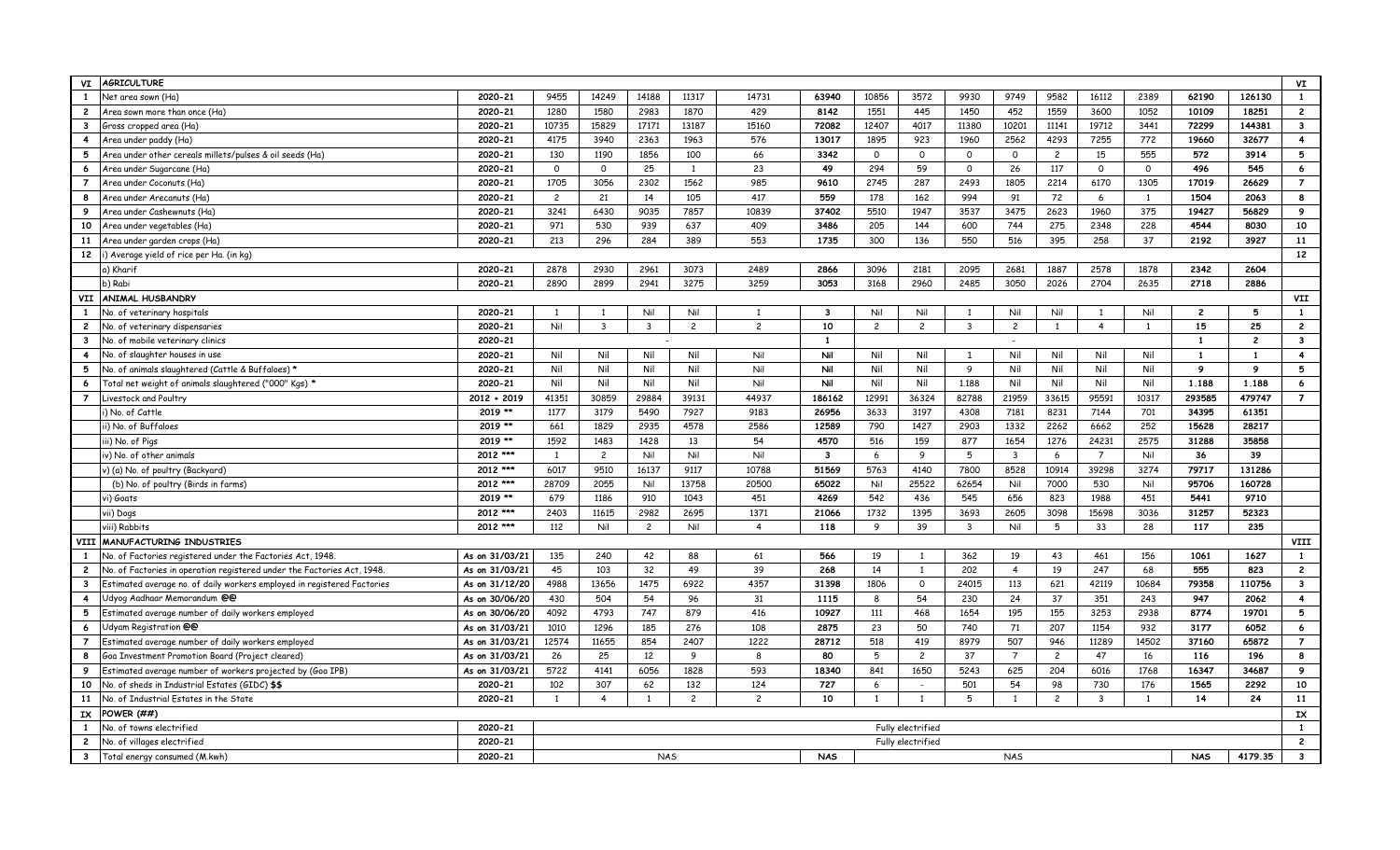| $\overline{4}$            | No. of consumers                                                           | 2020-21 |                |                | <b>NAS</b>     |                          |                          | <b>NAS</b>     |                          |                |                         |                          | <b>NAS</b>          | 675954         | $\overline{4}$  |                |              |                           |
|---------------------------|----------------------------------------------------------------------------|---------|----------------|----------------|----------------|--------------------------|--------------------------|----------------|--------------------------|----------------|-------------------------|--------------------------|---------------------|----------------|-----------------|----------------|--------------|---------------------------|
| 5                         | Energy consumed for Domestic purposes (M.kwh)                              | 2020-21 |                |                | <b>NAS</b>     |                          |                          | <b>NAS</b>     |                          |                |                         |                          | <b>NAS</b>          | 1258.91        | 5               |                |              |                           |
| 6                         | Energy consumed for Commercial purposes (M.kwh)                            | 2020-21 |                |                | <b>NAS</b>     |                          |                          | <b>NAS</b>     |                          |                |                         |                          | <b>NAS</b>          | 663.31         | $6\phantom{.}6$ |                |              |                           |
| $\overline{7}$            | Energy consumed for Industrial purposes (M.kwh)                            | 2020-21 |                |                | <b>NAS</b>     |                          |                          | <b>NAS</b>     |                          |                |                         |                          | <b>NAS</b>          | 2173.24        | $\overline{7}$  |                |              |                           |
| 8                         | Energy consumed for Irrigation purposes (M.kwh)                            | 2020-21 |                |                | <b>NAS</b>     |                          |                          | <b>NAS</b>     |                          |                |                         |                          | <b>NAS</b>          | 27.65          | 8               |                |              |                           |
| 9                         | Energy consumed for other purposes (M.kwh)                                 | 2020-21 |                |                | <b>NAS</b>     |                          |                          | <b>NAS</b>     |                          |                |                         |                          | <b>NAS</b>          | 56.24          | 9               |                |              |                           |
| $\boldsymbol{\mathsf{x}}$ | <b>WATER SUPPLY</b>                                                        |         |                |                |                |                          |                          |                |                          |                |                         |                          |                     |                |                 |                |              | $\boldsymbol{\mathsf{x}}$ |
| 1                         | Water consumed ('000' cubic mts.)                                          | 2020-21 | 36770          | 99227          | 13461          | 25817                    | 10766                    | 186041         | 10898                    | 4015           | 39505                   | 9562                     | 16370               | 91263          | 44175           | 215788         | 401829.00    | $\mathbf{1}$              |
| XI                        | <b>EDUCATION</b>                                                           |         |                |                |                |                          |                          |                |                          |                |                         |                          |                     |                |                 |                |              | XI                        |
| 1                         | No. of Primary level schools                                               | 2020-21 | 92             | 144            | 90             | 92                       | 110                      | 528            | 56                       | 54             | 147                     | 83                       | 73                  | 138            | 60              | 611            | 1139         | $\mathbf{1}$              |
| $\mathbf{2}$              | No. of Middle level schools                                                | 2020-21 | $\overline{c}$ | 9              | 8              | $\overline{4}$           | 6                        | 29             | $\sim$                   | 1              | $\overline{\mathbf{3}}$ | $\overline{c}$           | $\overline{3}$      | 11             | 5               | 25             | 54           | $\overline{c}$            |
| $\mathbf{3}$              | No. of Secondary level schools                                             | 2020-21 | 49             | 61             | 34             | 31                       | 22                       | 197            | 11                       | 11             | 51                      | 20                       | 22                  | 72             | 41              | 228            | 425          | $\mathbf{3}$              |
| $\overline{4}$            | No. of Higher secondary level schools                                      | 2020-21 | 18             | 14             | 5              | 6                        | 5                        | 48             | 1                        | $\overline{3}$ | 16                      | 5                        | 5                   | 22             | 9               | 61             | 109          | $\overline{4}$            |
| 5                         | No. of Colleges for general education                                      | 2020-21 | 8              | $\overline{4}$ | $\overline{3}$ | $\overline{c}$           | $\overline{\phantom{a}}$ | 17             | $\sim$                   | 1              | 6                       | $\overline{1}$           | $\overline{c}$      | $\overline{7}$ | $\overline{c}$  | 19             | 36           | 5                         |
| 6                         | No. of Colleges for professional education                                 | 2019-20 | $\mathsf{R}$   | $\mathbf{3}$   |                | $\sim$                   | $\sim$                   | 11             | $\sim$                   |                | 5                       | $\sim$                   |                     | $\mathbf{3}$   | <sup>1</sup>    | 9              | 20           | 6                         |
| $\overline{7}$            | No. of Institutions for Vocational/Technical education (pre-matric level)  | 2020-21 | <sup>1</sup>   | <sup>1</sup>   | $\mathbf{1}$   | $\mathbf{1}$             | $\mathbf{1}$             | 5              | $\circ$                  | $\Omega$       | $\overline{1}$          | $\overline{1}$           | $\overline{1}$      | $\overline{1}$ | $\mathbf{1}$    | 5              | 10           | $\overline{7}$            |
| 8                         | No. of I.T.I's (conducting pre-matric and post-matric courses)             | 2020-21 | $\overline{c}$ | $\overline{c}$ | 1              | $\overline{c}$           | <sup>1</sup>             | 8              | $\circ$                  | $\mathsf{o}$   | $\overline{1}$          | $\overline{1}$           | $\overline{1}$      | 1              | $\mathbf{1}$    | 5              | 13           | 8                         |
| 9                         | No. of Special Schools ^^^                                                 | 2020-21 | 6              | $\overline{3}$ | $\mathbf{1}$   | $\overline{1}$           | $\overline{c}$           | 13             | $\sim$                   |                | 5                       | $\overline{1}$           | $\overline{3}$      | $\overline{4}$ | $\overline{c}$  | 16             | 29           | 9                         |
| 10                        | No. of students at Primary stage (I to IV)                                 | 2020-21 | 11678          | 16634          | 4059           | 6286                     | 3663                     | 42320          | 1657                     | 1533           | 10735                   | 2803                     | 4890                | 21353          | 10471           | 53442          | 95762        | 10                        |
| 11                        | No. of students at Middle stage (V to VII)                                 | 2020-21 | 9128           | 11933          | 3240           | 4416                     | 2529                     | 31246          | 1241                     | 1014           | 7769                    | 2096                     | 3597                | 16051          | 7412            | 39180          | 70426        | 11                        |
| 12                        | No. of students at Secondary stage (VIII to X)                             | 2020-21 | 9320           | 12082          | 3412           | 4872                     | 2917                     | 32603          | 1326                     | 1099           | 7721                    | 2258                     | 3885                | 16414          | 7433            | 40136          | 72739        | 12                        |
| 13                        | No. of students at Higher secondary stage (XI & XII)                       | 2020-21 | 5039           | 6437           | 1326           | 2507                     | 1481                     | 16790          | 376                      | 411            | 4820                    | 1043                     | 2101                | 9529           | 3066            | 21346          | 38136        | 13                        |
| 14                        | No. of students in Colleges for general education                          | 2020-21 | 3824           | 4750           | 1180           | 2576                     | $\overline{\phantom{a}}$ | 12330          | $\sim$                   | 447            | 3590                    | 565                      | 1937                | 4934           | 1322            | 12795          | 25125        | 14                        |
| 15                        | No. of students in Colleges for professional education                     | 2019-20 | 2928           | 1121           | $\sim$         | $\sim$                   | $\overline{a}$           | 4049           | $\sim$                   | $\sim$         | 3309                    | $\overline{\phantom{a}}$ | $\sim$              | 2187           | 21              | 5517           | 9566         | 15                        |
| 16                        | No. of students in Vocational/Technical education (pre-matric level)       | 2020-21 | 28             | 10             | 26             | 129                      | 64                       | 257            | $\circ$                  | $\mathsf{o}$   | 48                      | 80                       | 103                 | 57             | 71              | 359            | 616          | 16                        |
| 17                        | No. of students in I.T.I's (conducting pre-matric and post-matric courses) | 2020-21 | 268            | 305            | 157            | 600                      | 324                      | 1654           | $\circ$                  | $\mathsf{o}$   | 510                     | 248                      | 392                 | 331            | 238             | 1719           | 3373         | 17                        |
| 18                        | No. of students enrolled in Special schools ^^'                            | 2020-21 | 441            | 636            | 70             | 173                      | 108                      | 1428           | $\sim$                   | 25             | 243                     | 51                       | 167                 | 280            | 211             | 977            | 2405         | 18                        |
| 19                        | No. of libraries (private) aided                                           | 2020-21 | $\overline{c}$ | 1              | $\overline{3}$ | 10                       | 17                       | 33             | $\overline{c}$           | 1              | 9                       | $\overline{3}$           | $\overline{3}$      | 5              | $\overline{c}$  | 25             | 58           | 19                        |
| 20                        | No. of libraries (government) aided                                        | 2020-21 | 13             | 16             | 18             | 6                        | $\overline{3}$           | 56             | $\mathbf{3}$             | 5              | $\overline{\mathbf{3}}$ | 5                        | $\overline{7}$      | $\overline{c}$ | $\overline{c}$  | 27             | 83           | 20                        |
| 21                        | No. of printing presses                                                    | 2020-21 | 15             | 31             | $\overline{3}$ | 16                       | $\overline{1}$           | 66             | $\overline{c}$           | $\mathsf{o}$   | 22                      | 6                        | 8                   | 5              | 12              | 55             | 121          | 21                        |
|                           | 22 No. of dailies published (P)                                            |         |                |                |                |                          |                          |                |                          |                |                         |                          |                     |                |                 |                |              | 22                        |
|                           | i) English (exclusive)                                                     | 2020-21 | 5              |                |                | $\sim$                   |                          | 5              | $\sim$                   |                |                         | $\sim$                   |                     |                | $\sim$          | $\circ$        | 5            |                           |
|                           | ii) Other Languages                                                        | 2020-21 | 9              |                |                | $\sim$                   |                          | 9              | $\sim$                   |                | $\overline{a}$          | $\sim$                   | $\sim$              | $\sim$         | $\sim$          | $\mathbf{o}$   | 9            |                           |
|                           | 23 No. of other periodicals published (P)                                  |         |                |                |                |                          |                          |                |                          |                |                         |                          |                     |                |                 |                |              | 23                        |
|                           | i) English (exclusive)                                                     | 2020-21 |                |                |                | $\blacksquare$           |                          | $\circ$        | $\blacksquare$           |                |                         |                          |                     | 1              |                 | 1              | $\mathbf{1}$ |                           |
|                           | ii) Other Languages                                                        | 2020-21 |                |                |                | $\overline{\phantom{a}}$ |                          | $\Omega$       | $\overline{\phantom{a}}$ |                |                         |                          |                     | 6              |                 | 6              | 6            |                           |
| 24                        | Cinema talkies functioning                                                 |         |                |                |                |                          |                          |                |                          |                |                         |                          |                     |                |                 |                |              | 24                        |
|                           | i) No. of talkies                                                          | 2020-21 | 10             | $\overline{4}$ | 1              | $\mathbf{1}$             | 1                        | 17             | $\circ$                  | $\mathsf{o}$   | $\overline{\mathbf{3}}$ | $\circ$                  | $\mathbf{2}$        | 6              | $\overline{4}$  | 15             | 32           |                           |
|                           | ii) No. of seats                                                           | 2020-21 | 3609           | 911            | 250            | 270                      | 130                      | 5170           | $\circ$                  | $\circ$        | 677                     | $\circ$                  | 149                 | 2653           | 906             | 4385           | 9555         |                           |
| XII                       | PUBLIC HEALTH                                                              |         |                |                |                |                          |                          |                |                          |                |                         | XII                      |                     |                |                 |                |              |                           |
| $\mathbf{1}$              | No. of Specialised and General Hospitals (Government)                      | 2020-21 | $\overline{4}$ |                | $\Omega$       | $\mathsf{o}$             | $\circ$                  | 5              | $\circ$                  | $\mathsf{o}$   | $\overline{3}$          | $\circ$                  | $\circ$             | 3              | $\overline{4}$  | 10             | 15           | $\mathbf{1}$              |
| $\overline{c}$            | No. of Community/Primary Health Centres (including attached Hospitals)     | 2020-21 | $\overline{2}$ | 5              | $\overline{c}$ | $\overline{3}$           | $\mathbf{1}$             | 13             | 1                        | 1              | $\overline{4}$          | $\overline{1}$           | $\overline{3}$      | $\overline{4}$ | $\overline{c}$  | 16             | 29           | $\overline{2}$            |
|                           | i) No. of Community Health Centres                                         | 2020-21 | $\Omega$       | $\mathbf 0$    | 1              | $\overline{c}$           | 1                        | $\overline{4}$ | $\circ$                  | $\mathsf{o}$   | $\mathsf{o}$            | $\overline{1}$           | 1                   | $\mathsf{o}$   | $\mathsf{o}$    | $\overline{c}$ | 6            |                           |
|                           | ii) No. of Primary Health Centres with bed                                 | 2020-21 | $\mathbf 0$    | $\overline{3}$ | 1              | $\mathsf{o}$             | $\circ$                  | $\overline{4}$ | $\overline{1}$           | 1              | $\overline{3}$          | $\circ$                  | $\overline{2}$      | 1              | <sup>1</sup>    | 9              | 13           |                           |
|                           | iii) No. of Primary Health Centres without bed                             | 2020-21 | $\overline{2}$ | $\overline{2}$ | $\mathsf{o}$   | $\mathbf{1}$             | $\mathsf{O}$             | 5              | $\circ$                  | $\mathsf{o}$   | $\overline{1}$          | $\circ$                  | $\mathsf{O}\xspace$ | $\overline{3}$ | $\mathbf{1}$    | 5              | 10           |                           |
| $\mathbf{3}$              | No. of beds in Government Hospitals                                        | 2020-21 | 1594           | 284            | 52             | 76                       | 30                       | 2036           | 20                       | 15             | 393                     | 70                       | 98                  | 386            | 306             | 1288           | 3324         | $\overline{\mathbf{3}}$   |
| 4                         | No. of Private Hospitals (P)                                               | 2020-21 | $\overline{7}$ | 21             | 3              | $\mathbf{3}$             | $\circ$                  | 34             | $\overline{3}$           | $\Omega$       | 11                      | $\circ$                  | 1                   | 24             | $\overline{4}$  | 43             | 77           | $\overline{\mathbf{4}}$   |
| 5                         | No. of Private Nursing Homes (P)                                           | 2020-21 | 5              | 6              | $\mathsf{o}$   | $\overline{4}$           | $\mathbf{1}$             | 16             | $\overline{c}$           | $\Omega$       | $\overline{7}$          | $\circ$                  | $\mathsf{o}$        | 9              | <sup>1</sup>    | 19             | 35           |                           |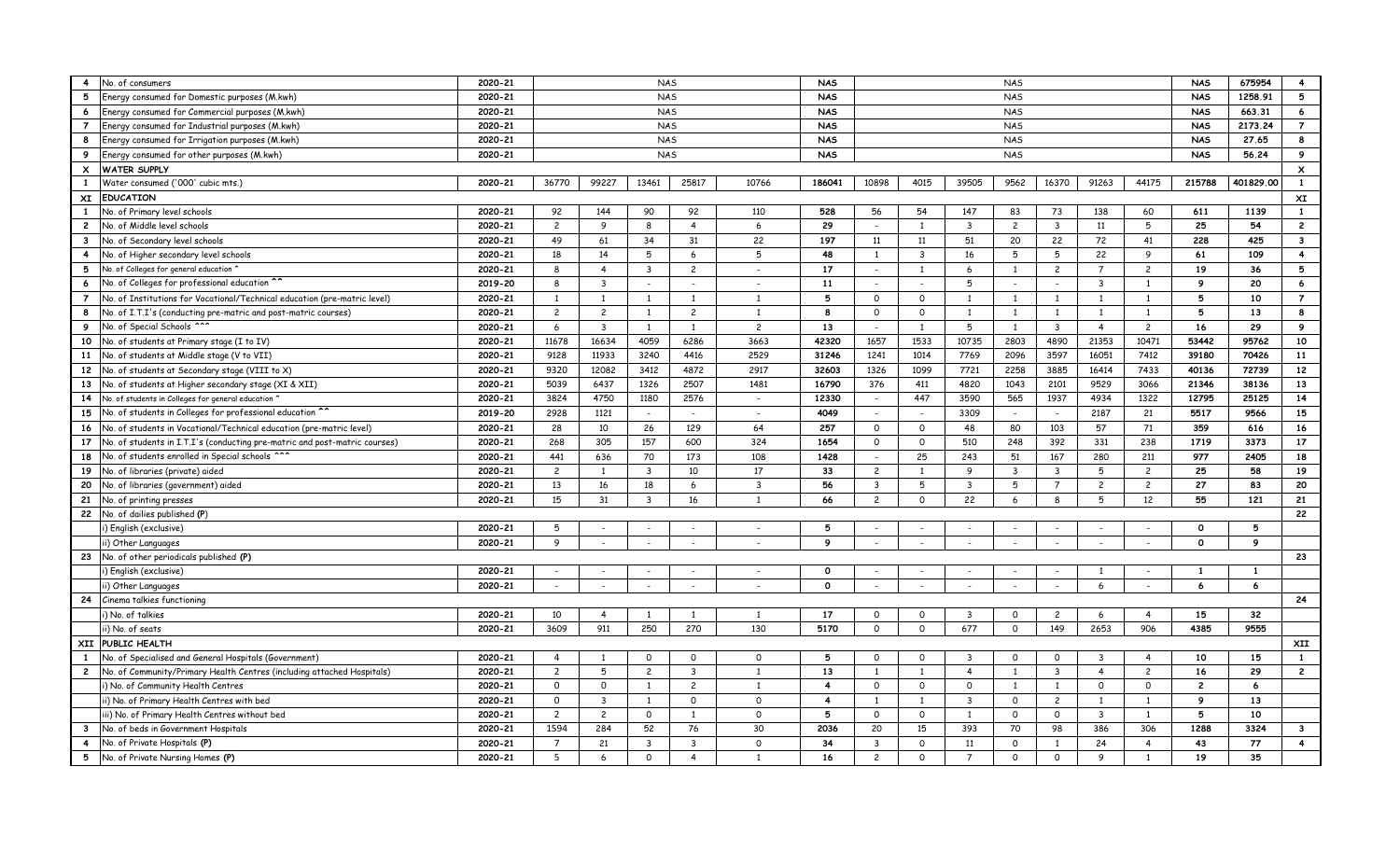| 6                       | No. of beds in Private Hospitals (P)                                                                                                        | 2020-21        | 581            | 526            | 56             | 77             | 8              | 1248         | 57                      | $\mathsf{o}$   | 348                      | $\circ$                 | 13                       | 831            | 77             | 1326           | 2574         | 5                       |
|-------------------------|---------------------------------------------------------------------------------------------------------------------------------------------|----------------|----------------|----------------|----------------|----------------|----------------|--------------|-------------------------|----------------|--------------------------|-------------------------|--------------------------|----------------|----------------|----------------|--------------|-------------------------|
| $\overline{7}$          | No. of Dispensaries (Government) (R.M.Ds.)                                                                                                  | 2020-21        | $\overline{3}$ | $\overline{2}$ | $\overline{4}$ | 5              | $\overline{3}$ | 17           | 1                       | $\overline{2}$ | $\overline{c}$           | $\overline{\mathbf{3}}$ | $\overline{4}$           | 1              | $\overline{c}$ | 15             | 32           | $6\overline{6}$         |
| 8                       | No. of Urban Health Centres                                                                                                                 | 2020-21        | $\overline{2}$ | 1              | $\mathsf{O}$   | $\circ$        | $\mathsf{O}$   | $\mathbf{3}$ | $\circ$                 | $\mathsf{o}$   | $\mathsf{o}$             | $\mathsf{o}$            | $\mathsf{o}$             | 1              | $\mathbf{1}$   | $\overline{c}$ | 5            | $\overline{7}$          |
| 9                       | No. of Sub Health Centres                                                                                                                   | 2020-21        | 14             | 31             | 19             | 29             | 16             | 109          | 8                       | $\overline{7}$ | 28                       | 9                       | 23                       | 22             | 13             | 110            | 219          | 8                       |
|                         | XIII BANKING (P)                                                                                                                            |                |                |                |                |                |                |              |                         |                |                          |                         |                          |                |                |                |              | XIII                    |
| 1                       | No. of Scheduled Commercial Banking Offices excluding Co-operative Bank                                                                     | As on 31/03/20 | 117            | 143            | 24             | 27             | 12             | 323          | 8                       | 6              | 65                       | 17                      | 22                       | 162            | 65             | 345            | 668          | $\mathbf{1}$            |
| $\mathbf{2}$            | No. of Co-operative Banking Offices                                                                                                         | As on 31/03/20 | 25             | 18             | 6              | $\overline{7}$ | 5              | 61           | $\overline{\mathbf{3}}$ | $\overline{1}$ | 15                       | $\overline{4}$          | 5                        | 20             | 13             | 61             | 122          | $\overline{2}$          |
|                         | XIV CO-OPERATION                                                                                                                            |                |                |                |                |                |                |              |                         |                |                          |                         |                          |                |                |                |              | XIV                     |
| 1                       | No. of Co-operative Societies functioning                                                                                                   | 2020-21        | 663            | 737            | 193            | 513            | 134            | 2240         | 180                     | 41             | 633                      | 209                     | 352                      | 1082           | 401            | 2898           | 5138         | $\mathbf{1}$            |
| $\overline{2}$          | No. of Service Co-operative Societies functioning                                                                                           | 2020-21        | 5              | 11             | 1              | 12             | $\overline{4}$ | 33           | 5                       | $\overline{4}$ | 13                       | $\overline{1}$          | $\overline{c}$           | 16             | $\overline{4}$ | 45             | 78           | $\overline{2}$          |
| $\mathbf{3}$            | No. of Consumer Co-operative Societies functioning                                                                                          | 2020-21        | $\overline{7}$ | 12             | $\overline{3}$ | $\overline{7}$ | $\mathbf{3}$   | 32           | 1                       | $\overline{c}$ | 17                       | $\circ$                 | $\overline{2}$           | $\overline{7}$ | 9              | 38             | 70           | $\mathbf{3}$            |
| $\overline{\mathbf{4}}$ | No. of Dairy Co-operative Societies functioning                                                                                             | 2020-21        | $\overline{4}$ | 10             | 22             | 25             | 31             | 92           | 13                      | 11             | 28                       | 6                       | 14                       | 13             | $\overline{c}$ | 87             | 179          | $\overline{\mathbf{4}}$ |
| 5                       | No. of Other Co-operative Societies functioning                                                                                             | 2020-21        | 646            | 704            | 167            | 469            | 96             | 2082         | 161                     | 24             | 575                      | 202                     | 334                      | 1046           | 386            | 2728           | 4810         | 5                       |
| 6 <sup>6</sup>          | No. of Sang/Union Federation functioning                                                                                                    | 2020-21        | $\mathbf{1}$   | $\circ$        | $\mathsf{o}$   | $\Omega$       | $\circ$        | 1            | $\circ$                 | $\circ$        | $\circ$                  | $\circ$                 | $\mathsf{o}$             | $\mathsf{o}$   | $\circ$        | $\Omega$       | $\mathbf{1}$ | 6                       |
| XV                      | TRANSPORT AND COMMUNICATION                                                                                                                 |                |                |                |                |                |                |              |                         |                |                          |                         |                          |                |                | XV             |              |                         |
| $\mathbf{1}$            | i) No. of taxis plying on the road (black & yellow)                                                                                         | As on 31/03/21 | 85             | 155            | 17             |                | $\Omega$       | 257          | $\circ$                 | $\Omega$       | 9                        | $\overline{c}$          | $\Omega$                 | 145            | 352            | 508            | 765          | $\mathbf{1}$            |
|                         | ii) No. of motor cycles plying on the road (black & yellow)                                                                                 | As on 31/03/21 | 286            | 134            | 22             |                | 98             | 540          | $\circ$                 | $\circ$        | 191                      | 41                      | 65                       | 497            | 157            | 951            | 1491         |                         |
|                         | iii) No. of rickshaws plying on the road (black & yellow)                                                                                   | As on 31/03/21 | 256            | 166            | 17             |                | 66             | 505          | $\circ$                 | $\mathbf{1}$   | 112                      | 92                      | 26                       | 414            | 68             | 713            | 1218         |                         |
| $\overline{c}$          | No. of Post Offices                                                                                                                         | 2020-21        | 25             | 47             | 19             | 17             | 19             | 127          | 9                       | $\overline{7}$ | 29                       | 11                      | 9                        | 48             | 15             | 128            | 255          | $\overline{c}$          |
| $\mathbf{3}$            | No. of urban Post Offices                                                                                                                   | 2020-21        | 10             | 11             | 1              | $\mathbf{1}$   | $\overline{c}$ | 25           | $\overline{c}$          | $\mathsf{o}$   | $\overline{c}$           | $\overline{c}$          | $\overline{c}$           | 12             | 8              | 28             | 53           | $\mathbf{3}$            |
| $\overline{4}$          | No. of rural Post Offices                                                                                                                   | 2020-21        | 15             | 36             | 18             | 16             | 17             | 102          | $\overline{7}$          | $\overline{7}$ | 27                       | 9                       | $\overline{7}$           | 36             | $\overline{7}$ | 100            | 202          | $\overline{\mathbf{4}}$ |
| 5                       | No. of telephones in use                                                                                                                    |                |                |                |                |                |                |              |                         |                |                          |                         |                          |                |                |                |              | 5                       |
|                         | i) Rural                                                                                                                                    | As on 31/03/21 | 987            | 2215           | 502            | 255            | 270            | 4229         | 140                     | 307            | 3017                     | 864                     | 168                      | 7326           | 493            | 12315          | 16544        |                         |
|                         | ii) Urban                                                                                                                                   | As on 31/03/21 | 13945          | 9511           | 168            | 1353           | 171            | 25148        | 169                     | Nil            | 3017                     | 645                     | 1279                     | 15574          | 5080           | 25764          | 50912        |                         |
| 6                       | No. of road traffic accidents                                                                                                               | 2020-21        | 347            | 460            | 95             | 103            | 50             | 1055         | 62                      | 43             | 210                      | 84                      | 120                      | 580            | 189            | 1288           | 2343         | 6                       |
| $\overline{7}$          | No. of persons killed in road traffic accidents                                                                                             | 2020-21        | 12             | 36             | 11             | $\overline{7}$ | 5              | 71           | 11                      | $\overline{7}$ | 31                       | 5                       | 14                       | 35             | 19             | 122            | 193          | $\overline{7}$          |
| 8                       | No. of persons injured in road traffic accidents                                                                                            | 2020-21        | 47             | 58             | 44             | 40             | 6              | 195          | 40                      | 28             | 43                       | 23                      | 74                       | 331            | 51             | 590            | 785          | 8                       |
| 9                       | No. of vehicles involved in road traffic accidents                                                                                          | 2020-21        | 589            | 725            | 134            | 171            | 68             | 1687         | 82                      | 63             | 335                      | 120                     | 192                      | 920            | 312            | 2024           | 3711         | 9                       |
|                         | XVI POLICE                                                                                                                                  |                |                |                |                |                |                |              |                         |                |                          |                         |                          |                |                |                | XVI          |                         |
| 1                       | No. of Police Stations                                                                                                                      | 2020-21        | 11             | $\overline{7}$ | $\overline{c}$ | $\mathbf{1}$   | $\mathbf{1}$   | 22           | 1                       | 1              | $\overline{\mathbf{1}}$  | $\overline{c}$          | $\overline{c}$           | 8              | 6              | 21             | 43           | 1                       |
| $\mathbf{2}$            | No. of Police Outposts                                                                                                                      | 2020-21        | 5              | 5              | $\overline{c}$ | $\overline{3}$ | $\overline{2}$ | 17           | $\mathbf{1}$            | 1              | 6                        | $\overline{2}$          | 1                        | 5              | 5              | 21             | 38           | $\overline{2}$          |
| $\overline{\mathbf{3}}$ | No. of Jails including lock-ups                                                                                                             | 2020-21        | $\sim$         | $\mathbf{1}$   | $\overline{a}$ | $\sim$         | $\sim$         | $\mathbf{1}$ | $\sim$                  | $\sim$         | $\overline{\phantom{a}}$ | $\sim$                  | $\overline{\phantom{a}}$ |                | $\sim$         | $\Omega$       | $\mathbf{1}$ | $\mathbf{3}$            |
| $\overline{4}$          | No. of Police lock-ups                                                                                                                      | 2020-21        | $\overline{4}$ | 6              | $\mathbf{3}$   | <sup>1</sup>   | $\mathbf{1}$   | 15           | $\overline{2}$          | $\overline{2}$ | 6                        | $\overline{c}$          | $\overline{4}$           | $\overline{7}$ | 9              | 32             | 47           | $\overline{4}$          |
| 5                       | No. of Offences reported                                                                                                                    |                |                |                |                |                |                |              |                         |                |                          |                         |                          |                |                |                |              | 5                       |
|                         | i) Cognizable                                                                                                                               | 2020-21        | 441            | 827            | 162            | 145            | 43             | 1618         | 80                      | 32             | 191                      | 111                     | 152                      | 694            | 314            | 1574           | 3192         |                         |
|                         | ii) Local & Special Laws                                                                                                                    | 2020-21        | 86             | 144            | 42             | 27             | 16             | 315          | 25                      | $\overline{7}$ | 36                       | 61                      | 34                       | 153            | 47             | 363            | 678          |                         |
|                         | iii) Non - Cognizable                                                                                                                       | 2020-21        | 1279           | 2368           | 935            | 858            | 394            | 5834         | 178                     | 145            | 890                      | 399                     | 810                      | 2078           | 973            | 5473           | 11307        |                         |
|                         | XVII LOCAL BODIES                                                                                                                           |                |                |                |                |                |                |              |                         |                |                          |                         |                          |                |                |                |              | XVII                    |
| 1                       | No. of Village Panchayats                                                                                                                   | 2020-21        | 19             | 33             | 20             | 18             | 12             | 102          | $\overline{7}$          | 5              | 19                       | $\overline{7}$          | 11                       | 30             | 10             | 89             | 191          | 1                       |
| $\overline{2}$          | No. of Community Development Blocks                                                                                                         | 2020-21        | 1              | 1              | 1              | $\mathbf{1}$   | $\mathbf{1}$   | 5            | 1                       | $\mathbf{1}$   | $\overline{1}$           | $\overline{1}$          | 1                        | 1              | $\mathbf{1}$   | $\overline{7}$ | 12           | $\overline{2}$          |
| $\mathbf{3}$            | No. of Municipal Corporation/Councils                                                                                                       | 2020-21        | $1 \leq$       | 1              | $\mathbf{1}$   | $\mathbf{2}$   | $\mathbf{1}$   | 6            | $\mathbf{1}$            |                | $\mathbf{1}$             | $\overline{1}$          | $\overline{c}$           | $\overline{c}$ | $\mathbf{1}$   | 8              | 14           | $\overline{\mathbf{3}}$ |
|                         | XVIII COMMERCIAL TAX (\$\$\$)                                                                                                               |                |                |                |                |                |                |              |                         |                |                          |                         |                          |                |                |                |              | XVIII                   |
| $\mathbf{1}$            | No. of Dealers registered                                                                                                                   |                |                |                |                |                |                |              |                         |                |                          |                         |                          |                |                |                |              | $\mathbf{1}$            |
|                         | i) Value Added Tax (VAT)                                                                                                                    | 2020-21        | <b>NAS</b>     |                |                |                |                |              |                         |                |                          |                         |                          |                |                | 2790           |              |                         |
|                         | ii) Goods and Services Tax (GST)                                                                                                            | 2020-21        | <b>NAS</b>     |                |                |                |                |              |                         |                |                          |                         |                          |                |                | 42048          |              |                         |
| $\overline{2}$          | State Goods & Services Tax (SGST), Integrated Goods & Services Tax (IGST), Compensation and Value Added Tax (VAT) collection (Rs. in lakhs) |                |                |                |                |                |                |              |                         |                |                          |                         |                          |                |                |                |              | $\overline{c}$          |
|                         | i) State Goods & Services Tax (SGST                                                                                                         | 2020-21        |                |                |                |                |                |              | <b>NAS</b>              |                |                          |                         |                          |                |                |                | 107996       |                         |
|                         | ii) Integrated Goods & Services Tax (IGST)                                                                                                  | 2020-21        |                |                |                |                |                |              | <b>NAS</b>              |                |                          |                         |                          |                |                |                | 86007        |                         |